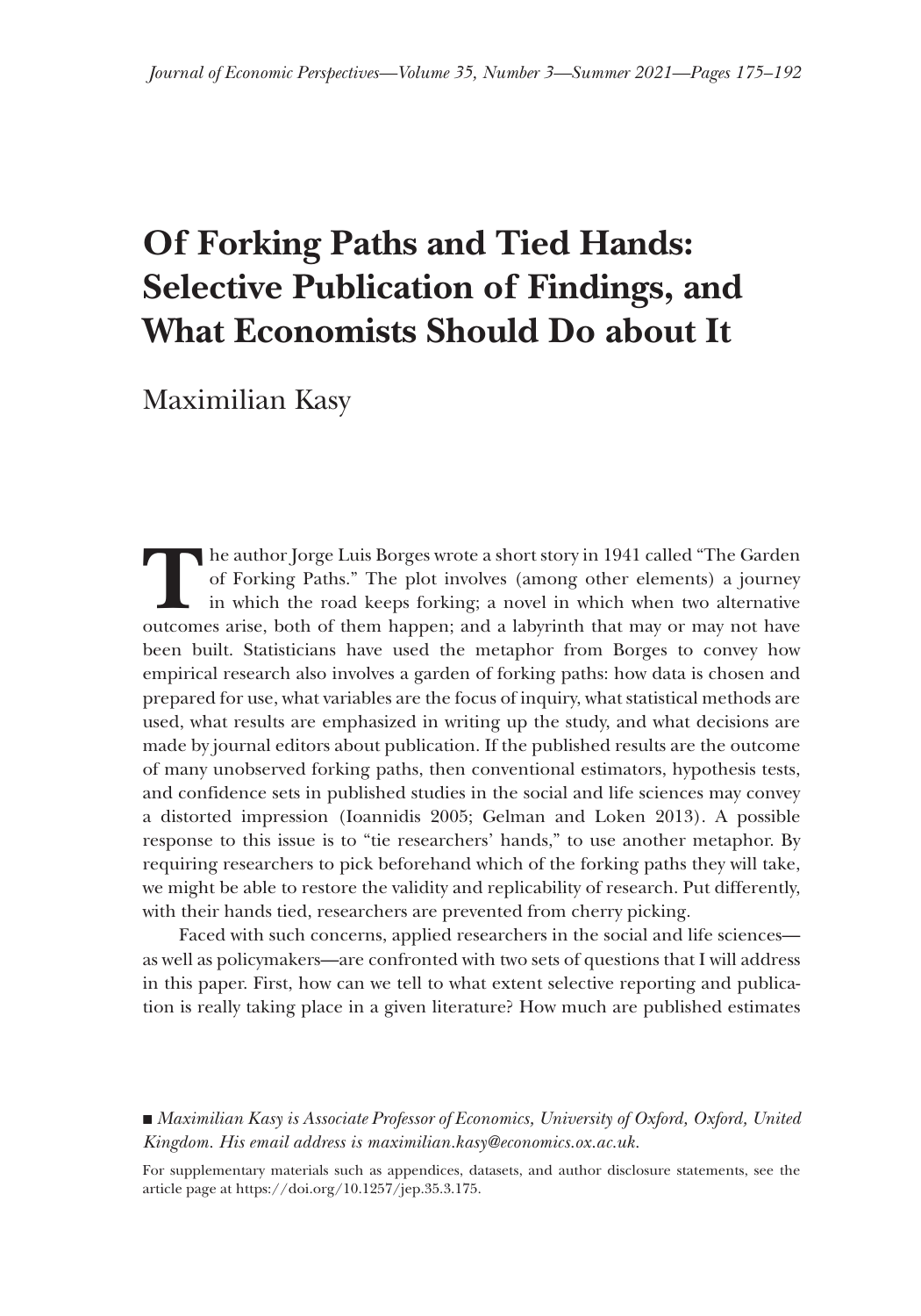affected as a consequence? Second, how should we reform the practice and teaching of statistics, as well as the academic publication system, to reduce these problems?

I begin by discussing several methods which have been used in the literature to provide evidence for selective reporting and publication. These methods are based on plotting the distribution of published *p*-values, regressing published estimates on reported standard errors (or their inverse), and considering the "rate of replication" in replicated experiments (that is, the share of significant findings which are also significant when replicated). While these three methods can be useful for demonstrating the existence of selective reporting and publication, they do depend on problematic assumptions, and they allow neither estimates of the magnitude nor the form of selection. Thus, I will review two alternative methods proposed by Andrews and Kasy (2019), which allow us to estimate the extent of selective reporting by researchers and selective publication by journals. One of these approaches uses systematic replication experiments and builds on the intuition that, absent selection, original and replication estimates should be distributed symmetrically. The other approach uses meta-studies and builds on the intuition that, absent selection, the distribution of estimates should be more dispersed for findings with larger standard errors. Taken together, these approaches establish that published research in many fields is highly selected.

I will next turn to the debates about how to reform the practice of statistics and the academic publication system. As a starting point, I will argue that there are different justifiable objectives for scientific studies (Frankel and Kasy forthcoming), and that we need to be explicit about our objectives in order to discuss the tradeoffs between them. Replicability and the validity of conventional statistical inference constitute one such objective. Relevance of findings might be another objective. If our goal is to inform decision-makers or to maximize social learning, there is a strong rationale to put some emphasis on publishing surprising findings. Yet another objective could be the plausibility of published findings. If there is some uncertainty about the quality of studies and we want to avoid publishing incorrect results, we might want to put some emphasis on publishing unsurprising findings.

Against the backdrop of these different objectives, I will then discuss some current reform efforts and proposals in greater detail: for example, the push to report estimates and standard errors while de-emphasizing statistical significance, as promoted by the American Economic Association policy of banning "stars" in estimation tables, and the increasingly common requirement of pre-analysis plans which involve tying the hands of researchers in how they will analyze the data, especially in experimental research. There are also new initiatives to launch journals for null results and journals for replication studies that could fulfill an important role in a functionally differentiated publication system. They could allow for the existence of a vetted public record of findings that would be an input to meta-studies, while allowing for the existence of selective outlets with a higher profile.

In conclusion, I will argue that these debates raise some fundamental questions for statistical theory. In order to discuss these issues coherently, statistical theory should seek to understand quantitative empirical research as a social process of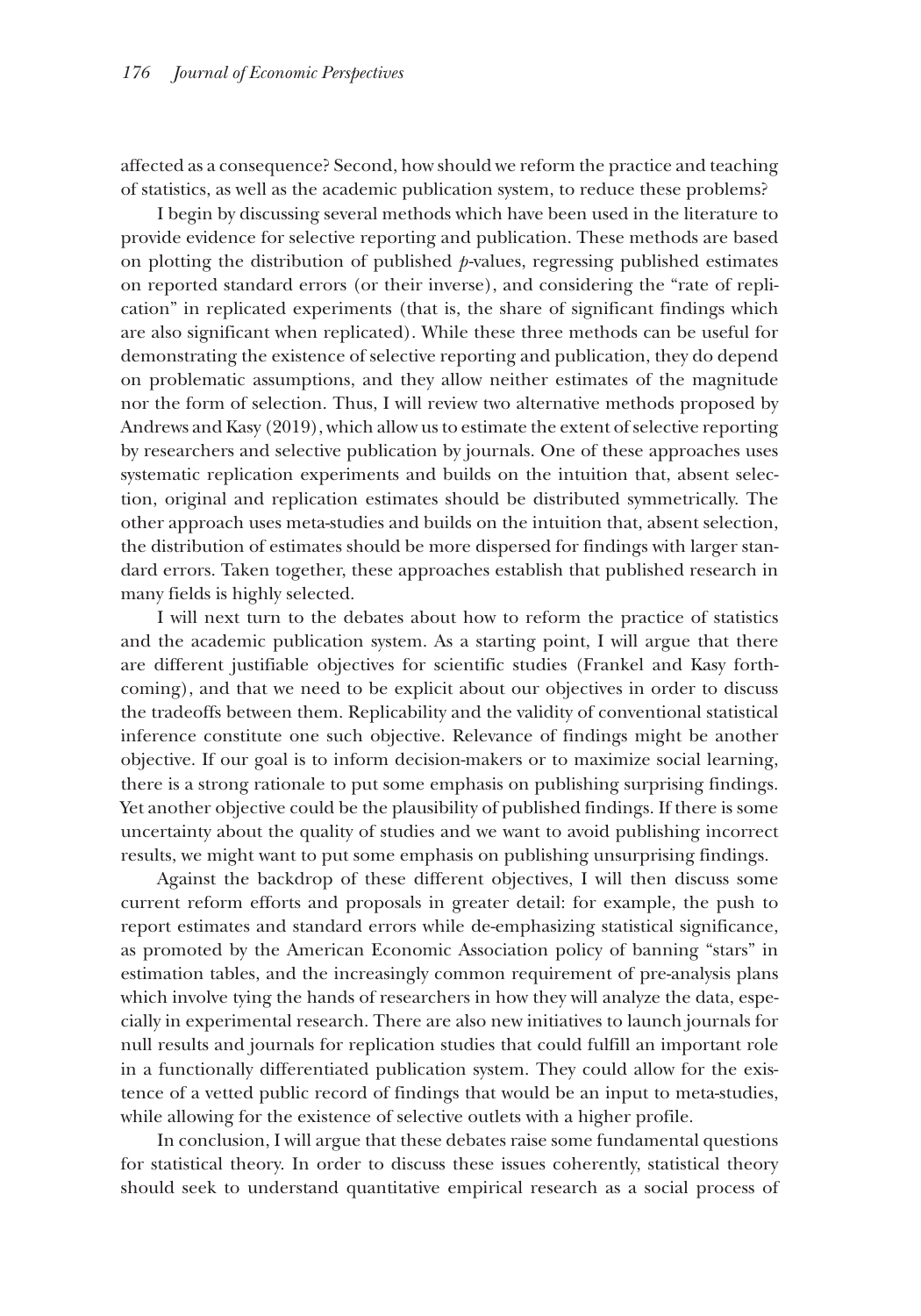communication and collective learning that involves many different actors with differences in knowledge and expertise, different objectives, and constraints on their attention and time, along with a recognition that these actors engage in strategic behavior.

## **Is Published Research Selected?**

## **Forms of Selection**

Let us begin by sketching some forms that selection based on findings might take. As noted earlier, findings might be selected by researchers as they navigate the forking paths of a research effort: which specifications are included in a paper, which outcome variables or controls are considered, and so on. Findings might also be selected by journals—for example, are null results published, or results that contradict conventional beliefs? Perhaps the most commonly discussed and criticized form of selection is based on significance. For instance, studies might be more likely to be published if their headline finding corresponds to a test-statistic exceeding the 5 percent critical value or some other conventional value.

Figure 1 illustrates different patterns of selection that might exist in the published literature. Each of the panels in this figure plots a possible dependence of the probability of publication on the *z*-statistic corresponding to an empirical finding, where the *z*-statistic is given by the estimate divided by its standard error. The relationship between the *z*-statistic and the probability of publication can be viewed as a reduced form summary of possible mechanisms driving selection, which might be due to various researcher or journal preferences.

For example, the left-hand panel in Figure 1 shows that if statistical significance at the 5 percent level is the key driver of what is published, then a paper is more likely to be written up if the absolute value of its *z*-statistic exceeds the critical value of 1.96 (for standard normal estimates): otherwise, the paper is quite unlikely to be written up and/or published. This is the pattern we found in Andrews and Kasy (2019) when analyzing data on lab experiments in economics from Camerer et al. (2016); results significant at the 5 percent level are over 30 times more likely to be published than are insignificant results in this field.

As an alternative, assume that selection occurs both on the basis of statistical significance and also based on whether an estimate has the "right sign," according to theory or conventional beliefs. In this case, as shown in the second panel, statistically significant results with the "right" sign are more likely to be published than significant results of the "wrong" sign, and in addition, statistically insignificant results with the "right" sign have some chance of being published as well. This is the pattern we found in Andrews and Kasy (2019), when analyzing data from Wolfson and Belman (2015). Studies finding a negative and statistically significant effect of minimum wage increases on employment are more likely to be published than either studies finding an insignificant effect or studies finding a positive and significant effect.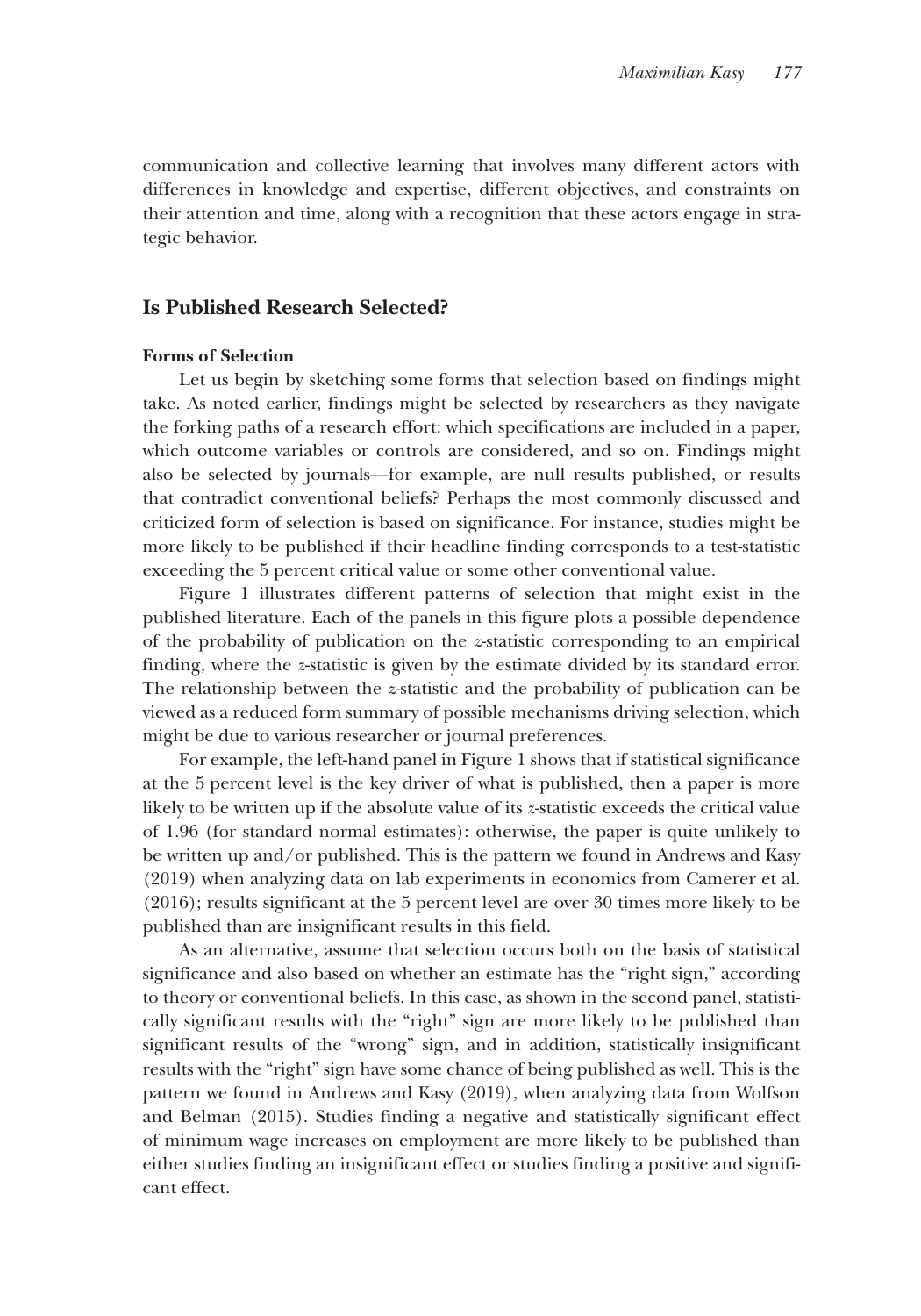

## *Figure 1*  **Some Possible Forms of Selection**

*Note:* The first two plots show the effect of only publishing significant estimates (with a *z*-statistic above 1.96) on the bias of point estimates (average estimate minus truth) and the coverage of confidence intervals (probability of containing the truth) conditional on publication. The third plot shows the effect on the posterior absent publication.

Researchers or referees might also compare findings to a reference point other than zero. For instance, they might value surprisingness relative to some prior mean. The third panel of Figure 1 shows such a pattern in which "surprising" results are more likely to be published. As argued below, this type of pattern could be optimal when the goal of publication is to inform policy decisions. Or journal editors and referees might do the opposite, and may be disinclined to publish findings that deviate a lot from prior beliefs, because such findings are considered implausible, which might lead to selection as in the last example shown. The examples in Figure 1 are shown as step-functions for illustration only; in practice, publication probabilities might, of course, also vary continuously.

#### **Detecting Selection**

To discover the presence of selection—whether it is due to "*p*-hacking" by researchers, or due to publication bias—three methods are commonly used.

The first method is based on the *p*-values corresponding to the headline findings of a set of publications (Brodeur et al. 2016). If the distribution of these *p*-values across publications shows a discrete jump at values such as 5 percent, that provides evidence of selection. However, this method cannot spot all forms of selection, nor can it recover the form and magnitude of selection. To see why, note that the distribution of published *p*-values depends not only on selection, but also on the underlying distribution of true effects. For instance, a large number of small *p*-values, suggesting a high degree of statistical significance in the results, could be due to either a large number of null hypotheses that are indeed false, or to strong selection on the basis of significance. Observing a certain distribution of *p*-values in the published literature does not allow one to distinguish between these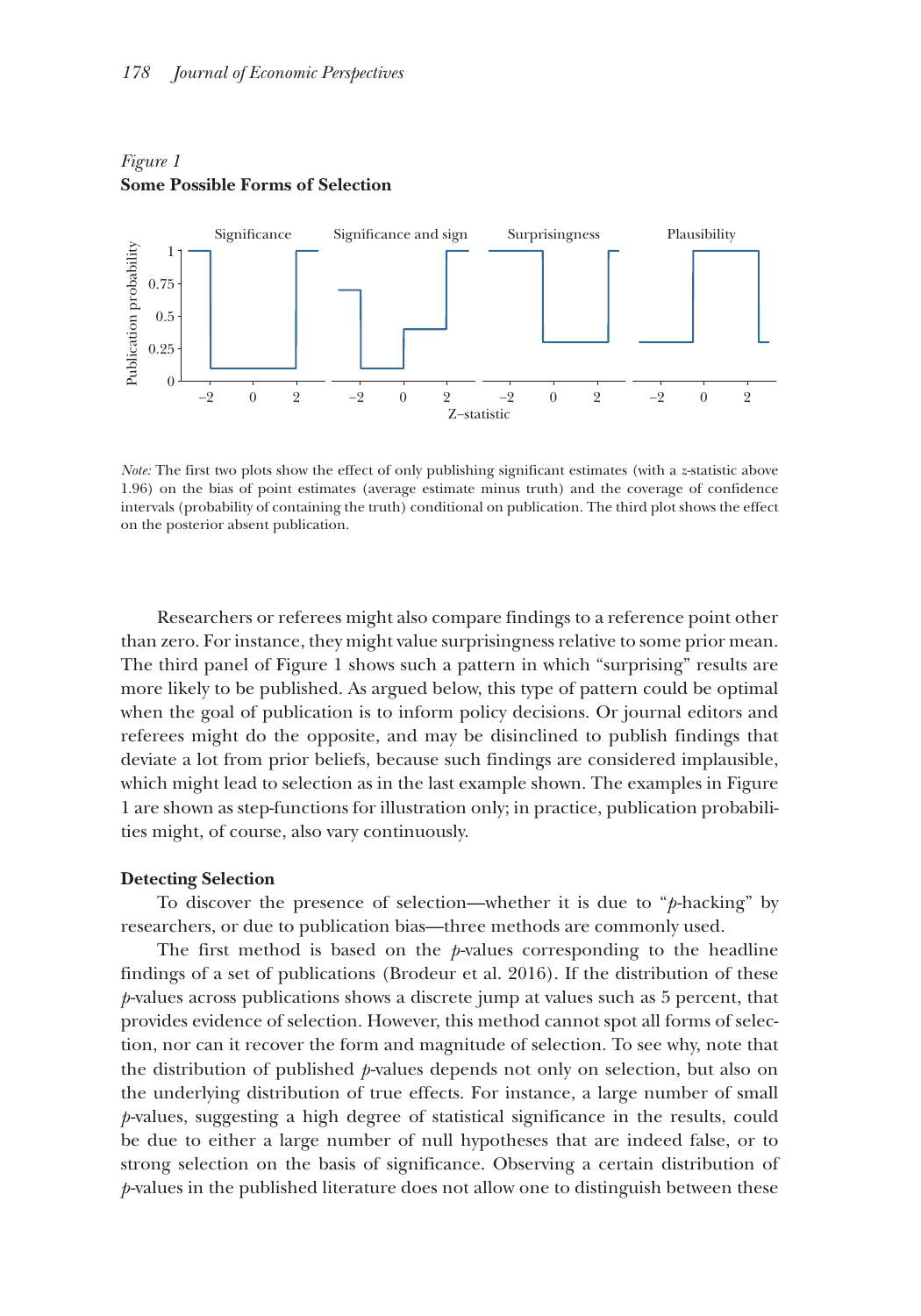two explanations. That said, without selection and for continuously distributed test-statistics such as the *t*-test, one would never expect to find a discontinuity in the density of *p*-values across studies. Such discontinuities thus do provide strong evidence of selection.

The second method for detecting selection is based on meta-studies, which regress point-estimates on standard errors (or their inverse) across a set of publications (Card and Krueger 1995; Egger et al. 1997). The meta-regression approach relies on the assumption that there is no systematic relationship between true effect size and sample size (where sample size will affect standard errors) across studies. Even under this assumption, however, many forms of selection do not create a systematic dependence between mean estimates and standard errors, and can thus not be detected in this approach. A systematic dependence between standard errors and point estimates does, however, provide evidence of selection. Additionally, meta-regressions are often used to extrapolate to the hypothetical mean estimate for a standard error of zero (corresponding to a hypothetical study with an infinite sample size). This extrapolated value is then interpreted as an estimate of the true average effect across published and unpublished studies. This interpretation is based on the implicit assumption that all studies with sufficiently large *t*-statistics are published, which implies that for small enough standard errors, all studies are published. The problem with this interpretation is that the relationship between average estimates and standard errors is never linear, but extrapolation to zero requires such a functional form restriction.

The third method of detecting selection looks at the "rate of replication" for experiments that are repeated with the same protocol, but using different subjects (Open Science Collaboration 2015). The "rate of replication" is defined as the share of published significant estimates for which the replication estimates exceed the significance threshold as well. A low rate of replication is taken as evidence of selection or some other problems. However, the "rate of replication" of significant findings, taken by itself, does not tell us much about selection. To see why, suppose first that all true effects are zero. In that case, even without any selective publication or manipulation of findings, only 5 percent of significant findings would "replicate." Suppose, alternatively, that all true effects are very large. In that case, almost all replications of significant findings would turn out significant again, no matter how selective the publication process is.

#### **Estimating the Form and Magnitude of Selection**

In Andrews and Kasy (2019), we develop two alternative methods for identifying and estimating the form and the magnitude of selection in the publication process. Identifying the form and magnitude of selection allows us to assess the magnitude of implied biases and to correct for them in the interpretation of published findings.

I will use the data of Camerer et al. (2016) to provide some intuition for our methods. Camerer et al. (2016) replicated 18 laboratory experiments published in top economics journals in the years 2011 to 2014. Figure 2 plots data from this systematic replication study in different ways. The left figure shows that the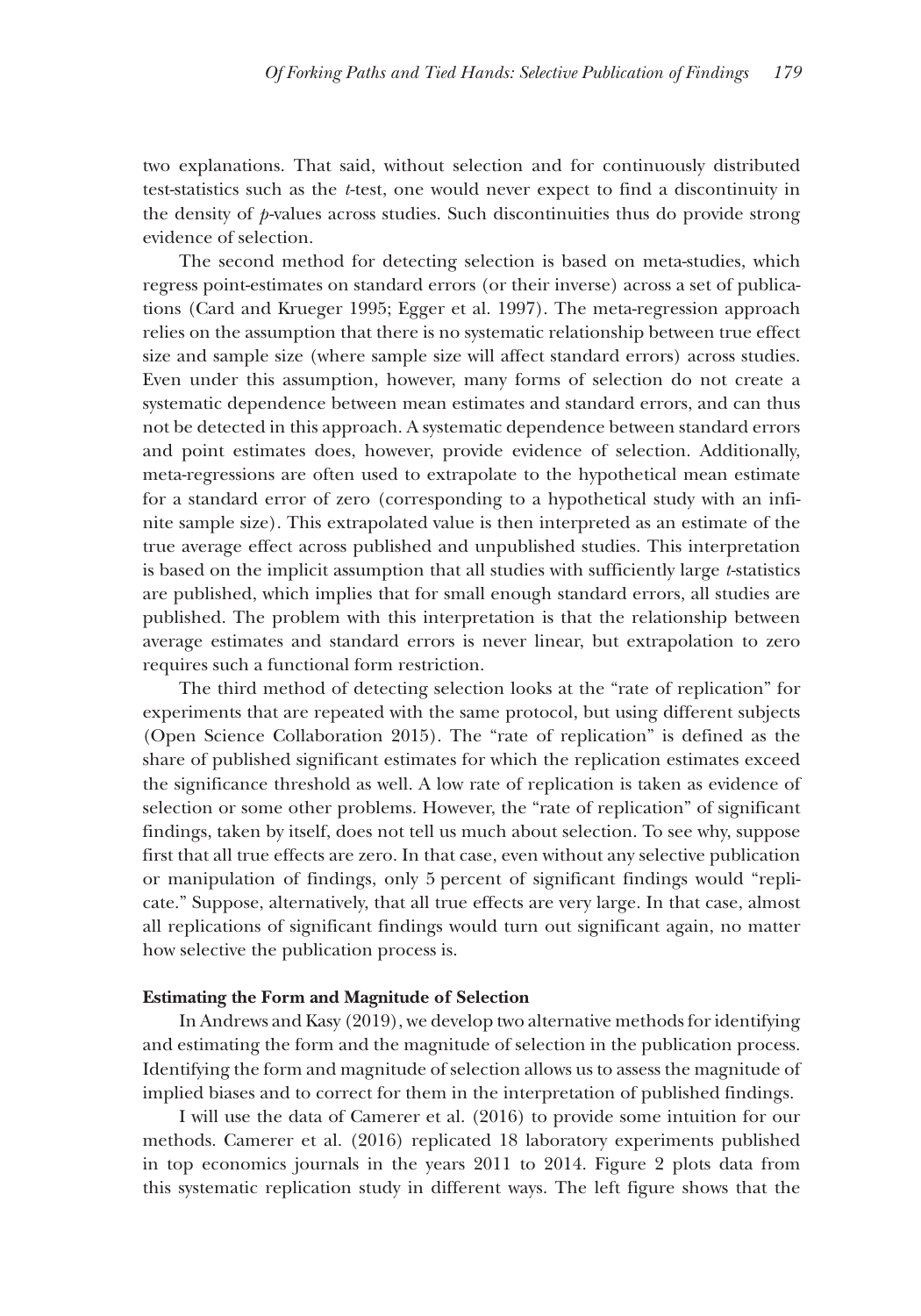

*Figure 2*  **Evidence for Selective Publication in Economics Lab Experiments**

*Note:* Based on data of Camerer et al. (2016), as explained in the text.

distribution of *z*-statistics in the original studies exhibits a jump at the cutoff of 1.96, suggesting the presence of selection based on significance at the 5 percent level.

The second panel in Figure 2 shows (normalized) original and replication estimates. In the absence of selective publication, there should be no systematic difference between originally published estimates and replication estimates, so that flipping the axes in the figure should not systematically change the picture (leaving differences in sample size aside). In particular, we should find that the points plotted are equally likely to lie above the 45-degree line or below. Selective publication, however, breaks this symmetry. Suppose, for instance, that significant findings are ten times more likely to be published than insignificant findings. Then it will be ten times more likely to observe studies with the combination [original is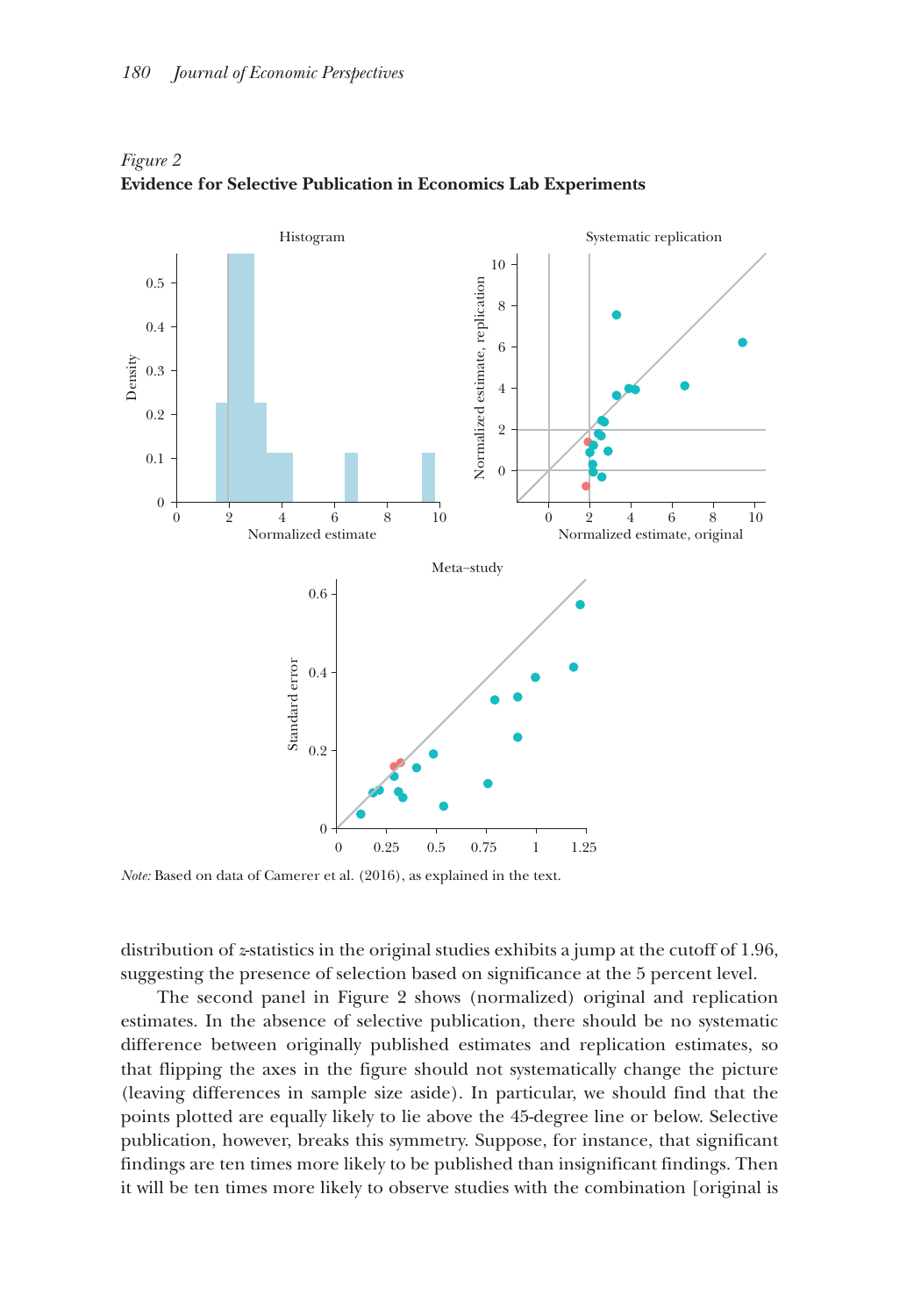significant, replication is insignificant] than with the combination [original is insignificant, replication is significant]. This type of pattern is exactly what we find to be the case for the data of Camerer et al. (2016); lab experiments are much more likely to be published if they find significant effects.

In Andrews and Kasy (2019), we propose a model that allows for an arbitrary distribution of true effects across studies and for an arbitrary function mapping *z*-statistics into publication probabilities (as in Figure 1). This model can be nonparametrically identified and estimated using replication data such as those of Camerer et al. (2016). We can therefore learn from the data how much selection there is and what form it takes. To implement this idea in practice, we propose to assume parametric models: for instance, a step function with jumps at conventional significance levels for publication probabilities, and a *t*-distribution, recentered and scaled with unknown degrees of freedom, for the distribution of true effects across studies. The parameters of such a model can be estimated using maximum likelihood.

The second method proposed in Andrews and Kasy (2019) only relies on the original estimates and their standard errors and does not need replication studies. This method is illustrated in the last panel of Figure 2. This method relies on slightly stronger assumptions and builds on the idea of meta-regressions. In the absence of selective publication, estimates for studies with higher standard errors (and thus smaller sample sizes) should be more dispersed. More specifically, if we take estimates from studies with smaller standard errors and add normal noise of the appropriate magnitude, we should recover the distribution of estimates for studies with larger standard errors. Deviations from this prediction again allow us to pin down fully (estimate) the mapping from estimates to publication probabilities. We propose a model that again allows for an arbitrary distribution of true effects across studies and for an arbitrary function mapping *z-*statistics into publication probabilities, but now assume additionally that standard errors are independent of true effects across studies. This model, or a parametric specification thereof, can be estimated using the data of any meta-study which records estimates and standard errors for different studies. Using this approach, we can again learn how much selection there is, and what form it takes. That is, we can learn what the function mapping z-statistics into publication probabilities looks like.<sup>1</sup>

Estimates of selective publication based on systematic replication studies are valid under very weak assumptions. The estimates based on meta-studies, while relying on stronger assumptions, are much more widely applicable. In settings where we could apply both approaches, we found that both methods yield almost identical estimates.

<sup>&</sup>lt;sup>1</sup>An app implementing this method, which allows you to estimate selection based on a meta-study, can be found at https://maxkasy.github.io/home/metastudy/. The source code for this app is available at https://github.com/maxkasy/MetaStudiesApp.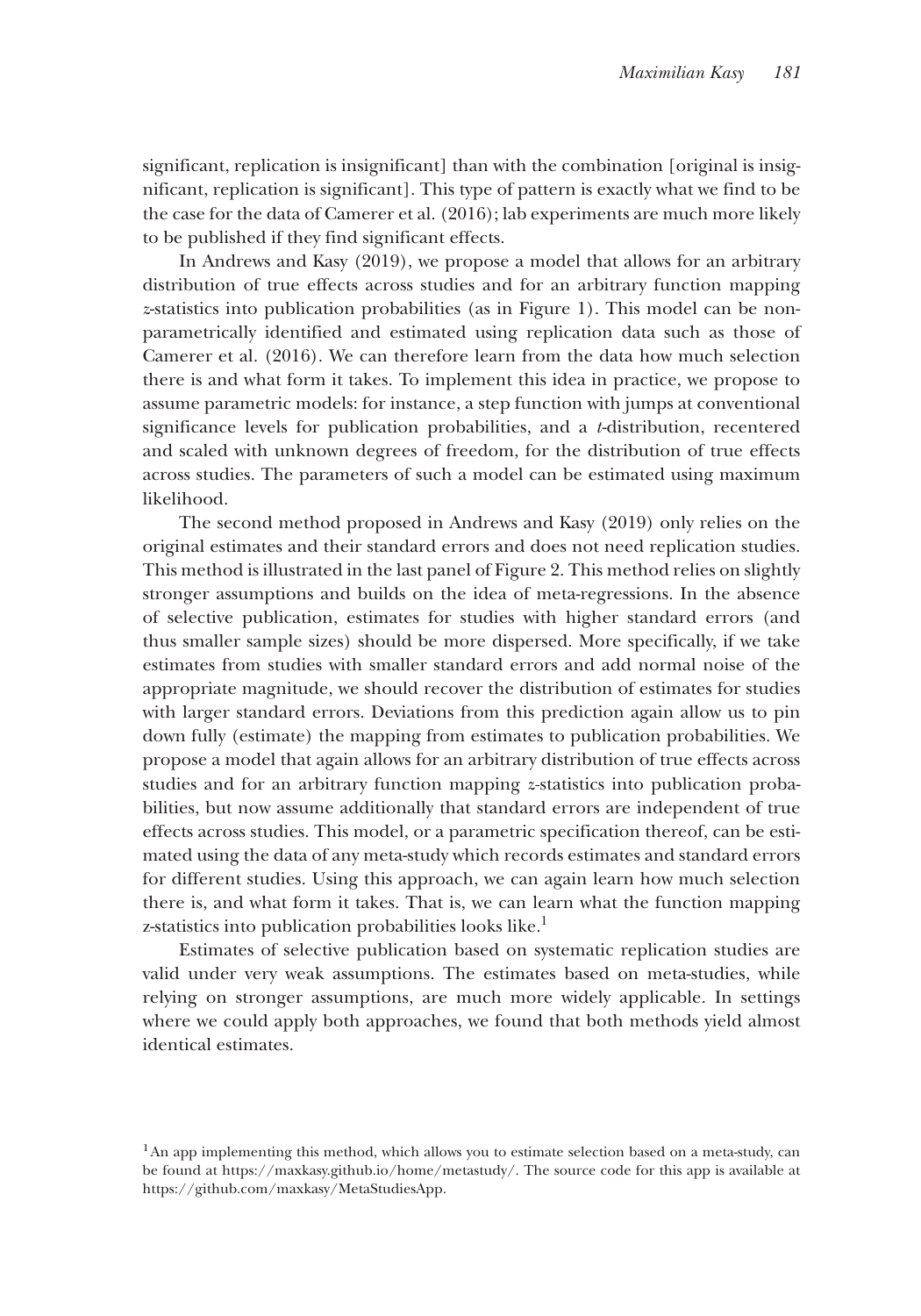## **Possible Objectives for Reforms of the Publication System**

Motivated by concerns about publication bias and replicability, a number of current projects, initiatives, and centers are seeking to improve the transparency and reproducibility of research. These initiatives include the project on Reproducibility and Replicability in Science by the National Academy of Science, the Berkeley Initiative for Transparency in the Social Sciences, the Institute for Quantitative Social Science at Harvard, the Meta-Research Innovation Center at Stanford, and Teaching Integrity in Empirical Research, spanning several institutions. The reforms that have been promoted by these initiatives and others include changes in norms (don't put "stars" based on statistical significance in your tables), changes in journal policies (requiring pre-analysis plans for experimental research, accepting papers based on registered reports), and changes in the institutional infrastructure for academic research (journals for null results and journals for replication studies). We will assess these proposals in the next section. But before doing so, it is useful to take a step back and discuss several alternative objectives that we might wish to pursue in reforming statistics education and the academic publication system: validity, relevance, and plausibility. These alternative objectives can have contradictory implications, which complicates the task of evaluating reforms.

#### **Validity alidity**

Why is selection of findings for publication, whether by researchers or by journals, a problem? In canonical settings, standard inference methods are valid if and only if publication probabilities do not depend on findings in any way, although dependence on standard errors is allowed (Frankel and Kasy forthcoming). Any form of selection leads to biased estimates, distortions of size for tests and of coverage for confidence sets, and incorrect Bayesian posteriors—if not properly accounted for.

As an illustration, consider the extreme case where only findings exceeding the 5 percent significance threshold of a *z*-score of 1.96 (for standard normal estimates) are published. Figure 3 illustrates this case. Each panel in this figure shows the baseline absent selection as a light grey line, and the case of selection as a darker blue line. The first panel shows the bias of point estimates as a function of the true effect, conditional on publication. For very large true effects (whether positive or negative), no bias occurs, because such studies are published with very high probability. For a true effect of zero, no bias occurs either, because positive and negative results are equally likely to be selected. For intermediate effect sizes where the true effect is around 1 standard error, however, point estimates are biased upward by up to 1.5 standard errors from the true value, conditional on publication. This is because studies are only published (in this example) when the estimate exceeds the 5 percent significance threshold.

The middle panel similarly plots the probability that a nominal 95 percent confidence interval contains the true effect, conditional again on the size of the true effect and under the assumption that only results significant at the 5 percent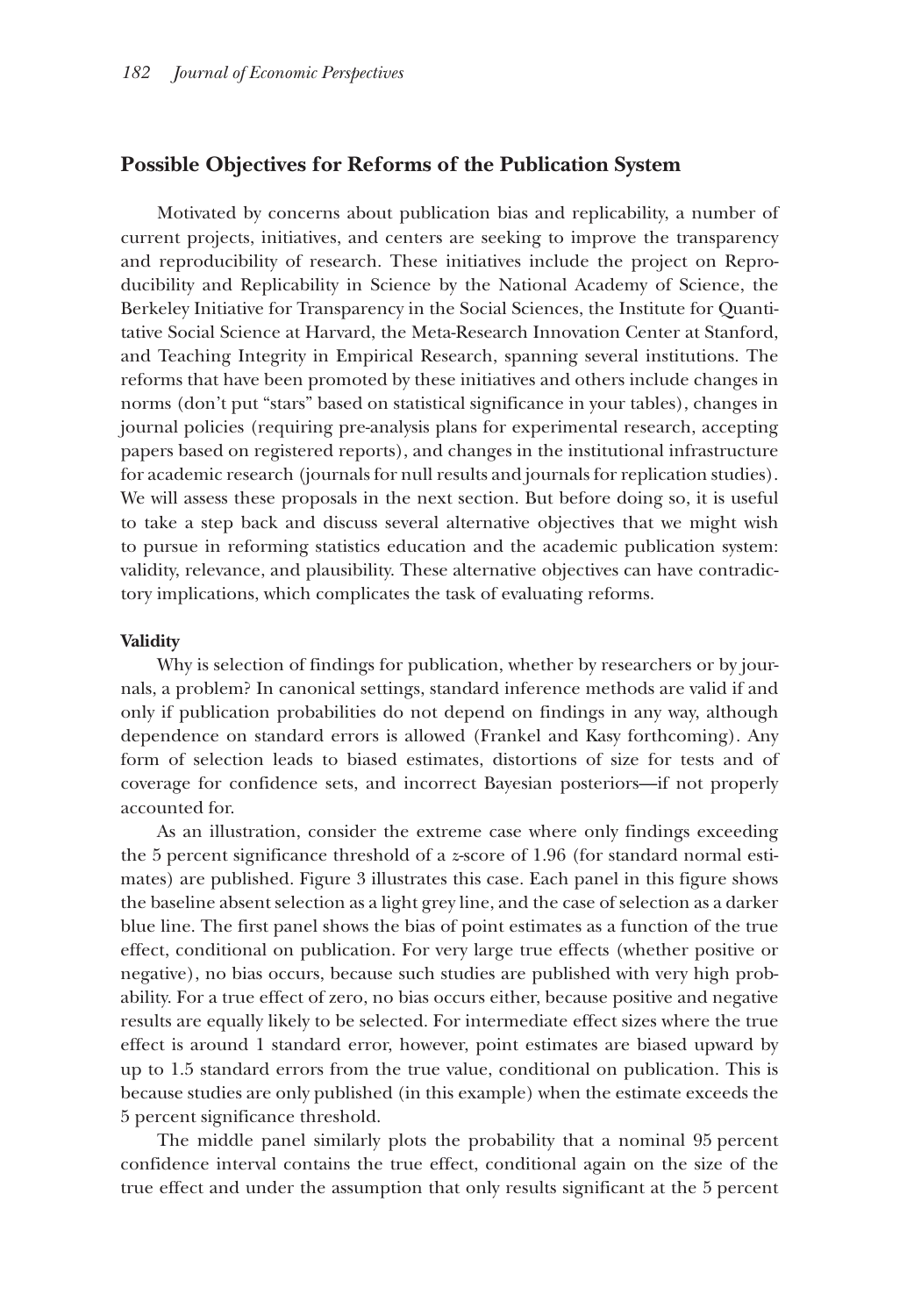

*Figure 3*  **Distortions Induced by Selective Publication Based on Statistical Significance**

*Note:* The first two plots show the effect of only publishing significant estimates (with a *z*-statistic above 1.96) on the bias of point estimates (average estimate minus truth) and the coverage of confidence intervals (probability of containing the truth) conditional on publication. The third plot shows the effect on the posterior absent publication.

level are published. Again, for large true effects, no distortions happen. When the true effect is small, however, the probability that the confidence interval contains the true effect is much smaller than 95 percent.

Finally, consider a Bayesian reader of the published literature. This reader will update prior beliefs based on the published findings. When observing a published finding, the reader actually does not need to take into account selective publication based on findings. But the reader needs to update beliefs in the absence of a publication! Not observing a publication makes it more likely that the true effect is close to zero, in our example. The last panel of Figure 3 shows two posterior distributions for a Bayesian who starts with a normal prior, when no finding is published (the normal prior is chosen purely for illustration; similar arguments hold for any prior distribution). Relative to the naïve posterior, which ignores selection, the correct posterior that takes selection into account will recognize that the presence of unpublished and unobserved research makes it more likely that the true effect is close to zero, because the Bayesian interprets published findings as a censored sample.<sup>2</sup>

To summarize, there is ample evidence that publication is selective, albeit to different degrees and in different ways across various empirical fields. Selective publication can heavily distort statistical inference, whether frequentist or Bayesian. However, validity of inference should not be the only goal of statistical research. Presumably, researchers also care about ultimate objectives such as scientific progress, social learning, or helping decision-makers in medicine, public policy, and technology. To put it starkly, publishing only estimates calculated based on a random

<sup>2</sup>Alternatively, we could condition on the number of published findings, leading to a truncation-based perspective with very similar implications for Bayesian inference (Andrews and Kasy 2019).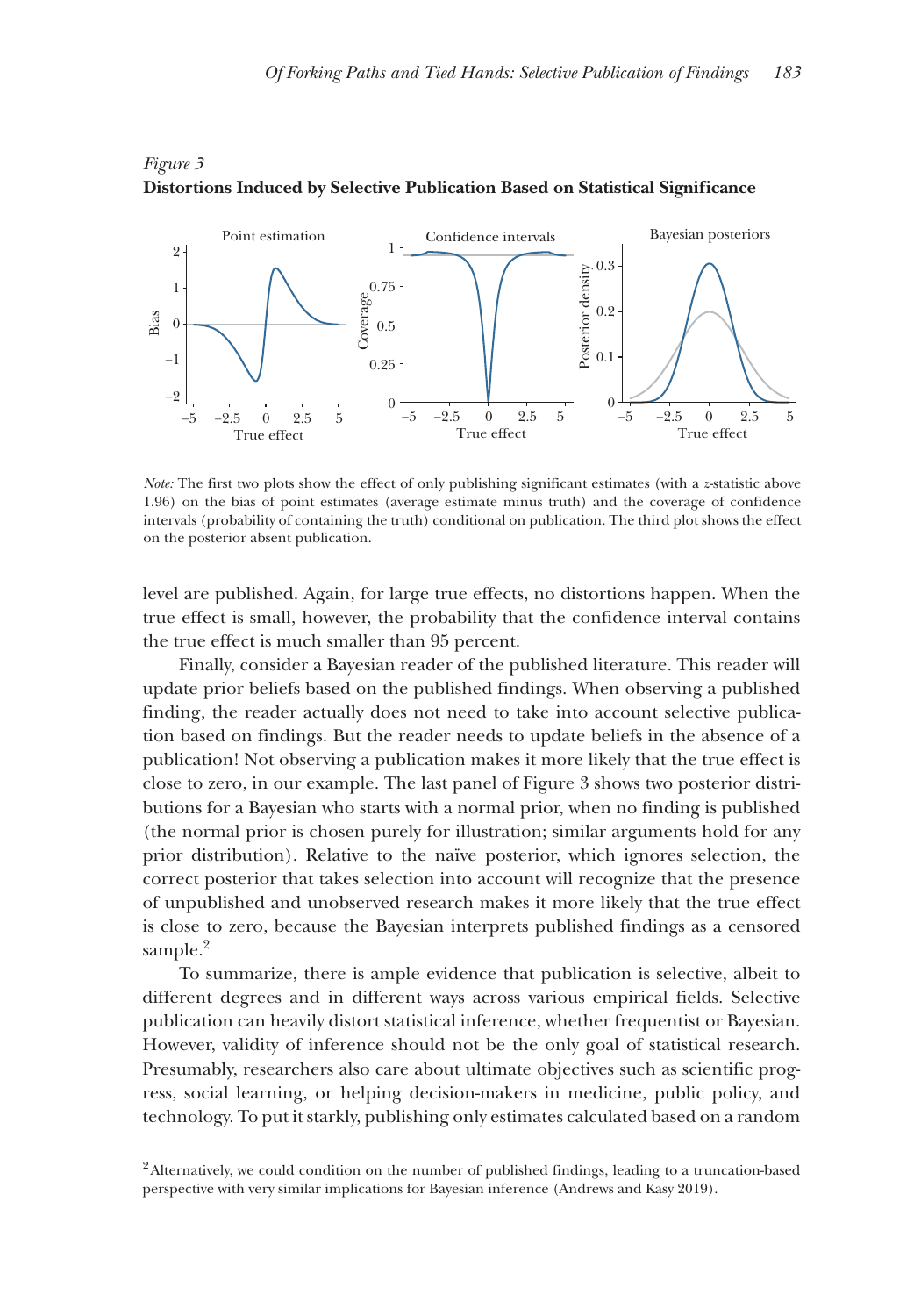number generator can yield statistical inference that is valid, but completely useless to decision-makers or substantive researchers.

#### **Relevance for Decision-Making**

Consider, as an example, that many new therapies in some hypothetical area of medicine—say drugs or surgical methods—are tested in clinical studies. Suppose that most of these trials don't work out and the new therapies just don't deliver. Absent a publication of successful clinical research, no doctor would implement these new therapies. In addition, doctors have limited time: no human can read hundreds of studies every month. But which subset of studies should doctors read? In order to improve medical practice, it would arguably be best to tell doctors about the small subset of new therapies that were successful in clinical trials. In Frankel and Kasy (forthcoming), we derive optimal publication rules when the goal of publication is to inform decision-makers, as in this example. These optimal publication rules confirm the intuition that findings are most useful for decision-makers when they are surprising, and surprising findings should thus have priority in publication.

However, if the selection rule for publication is based on success in a clinical trial, then published findings are biased upward. Replications of the published clinical trials will systematically find smaller positive effects or even sometimes negative effects. This reasoning suggests that there is a deep tension between relevance for decision-making and replicability in the design of publication rules. In Frankel and Kasy (forthcoming), we argue that this type of logic holds more generally in any setting where published research informs decision-makers and there is some cost which prevents us from communicating all the data. Such a cost clearly must be present; otherwise it would be optimal to simply publish all data, without any role for statistical inference, researchers, or journals. Given such a cost, it is not worthwhile to publish "null results"—that is results that do not change decisions relative to the default absent publication. Surprising results, on the other hand, especially those that lead to large changes of optimal decisions, are of great value to decision-makers, and should thus be preferred for publication. This conclusion holds whether or not readers are sophisticated in their interpretation of selectively published findings.

Furthermore, some notions of social learning, such as reducing the variance of posterior beliefs, are isomorphic to the goal of informing decision-makers. Therefore, similar conclusions hold when our goal is to maximize social learning, subject to attention constraints.

#### **Plausibility**

Validity of standard inference requires that we eliminate selection on findings, while (policy) relevance encourages us to publish surprising findings. But what about the plausibility of findings? After all, extreme or surprising findings may just indicate that there is some problem with the study design. If a study reports that a very minor intervention has major health benefits, it might be more likely that the reported findings are biased than that the authors stumbled upon a miracle cure.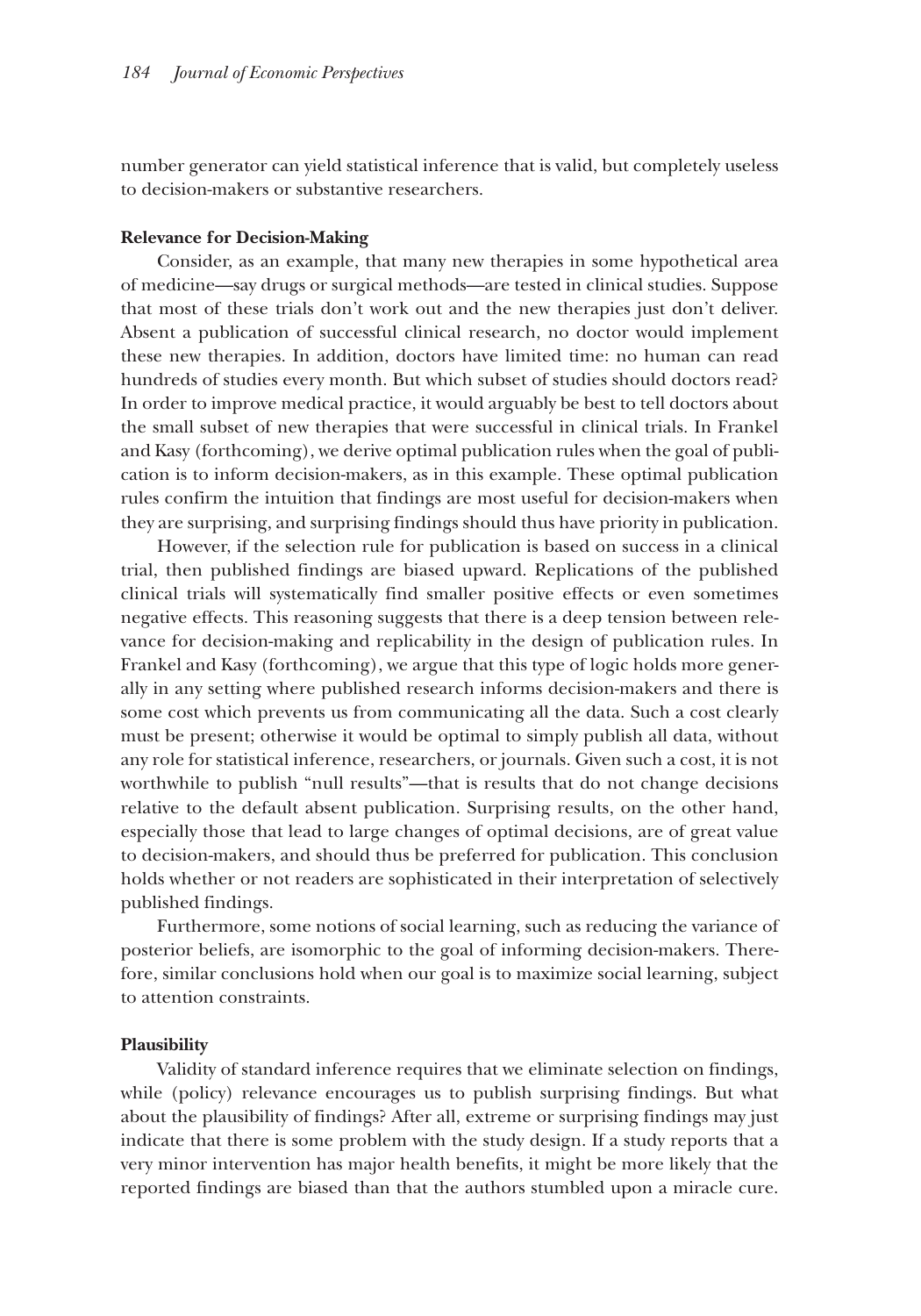We can formalize this idea by assuming that readers have some prior distribution over the bias of a study, that is, some prior probability that the study design is flawed. Very surprising findings make it more likely that the bias is large. Very surprising findings therefore lead to less updating of beliefs about the true effect relative to moderate findings.

Suppose now that we are again interested in the relevance of findings for decision-makers. As before, unsurprising findings are not relevant for decision-makers and should not be published. But very surprising findings are implausible, suggesting issues with the study, and should also not be published. Under this model, only intermediate findings satisfy the requirements of both relevance and plausibility.

These considerations leave us with the practical question of what to do about the publication system. How shall we trade off these conflicting objectives? Can we have validity, relevance, and plausibility at the same time? As argued below, a possible solution might be based on a functional differentiation of publication outlets, which could build on the present landscape, while making the differences of objectives and implied publication policies across outlets more explicit. Such a differentiation avoids having to sacrifice one of these objectives (like relevance) for the sake of another (like validity and replicability). But before we get there, let us discuss some specific reform proposals, while keeping in mind the tension between these objectives.

## $S$  **pecific Reform Proposals**

## **Deemphasizing Statistical Significance**

Much of traditional statistics—including teaching, editorial guidelines, and statistical software—focuses on the notion of statistical significance. However, a number of academic journals have recently changed their guidance to de-emphasize statistical significance. For example, the American Economic Association advises prospective authors: "Do not use asterisks to denote significance of estimation results. Report the standard errors in parentheses."<sup>3</sup>

Debates over the notions of statistical testing and statistical significance have a long history, which we will not recapitulate here. (A companion paper in this symposium by Guido Imbens reviews some issues in these debates.) But for present purposes, it is useful to disentangle four distinct aspects of the common emphasis on testing whether some effect or coefficient is different from a null effect of zero at the 5 percent statistical significance level, before returning to the question of selective publication.

First, there is the emphasis on the largely arbitrary null hypothesis that the true value equals zero, when evaluating estimated results. Arguably, very few effects in the social and life sciences (perhaps in contrast to physics) are exactly equal to

<sup>3</sup>At https://www.aeaweb.org/journals/aer/submissions/accepted-articles/styleguide, accessed January 19, 2021.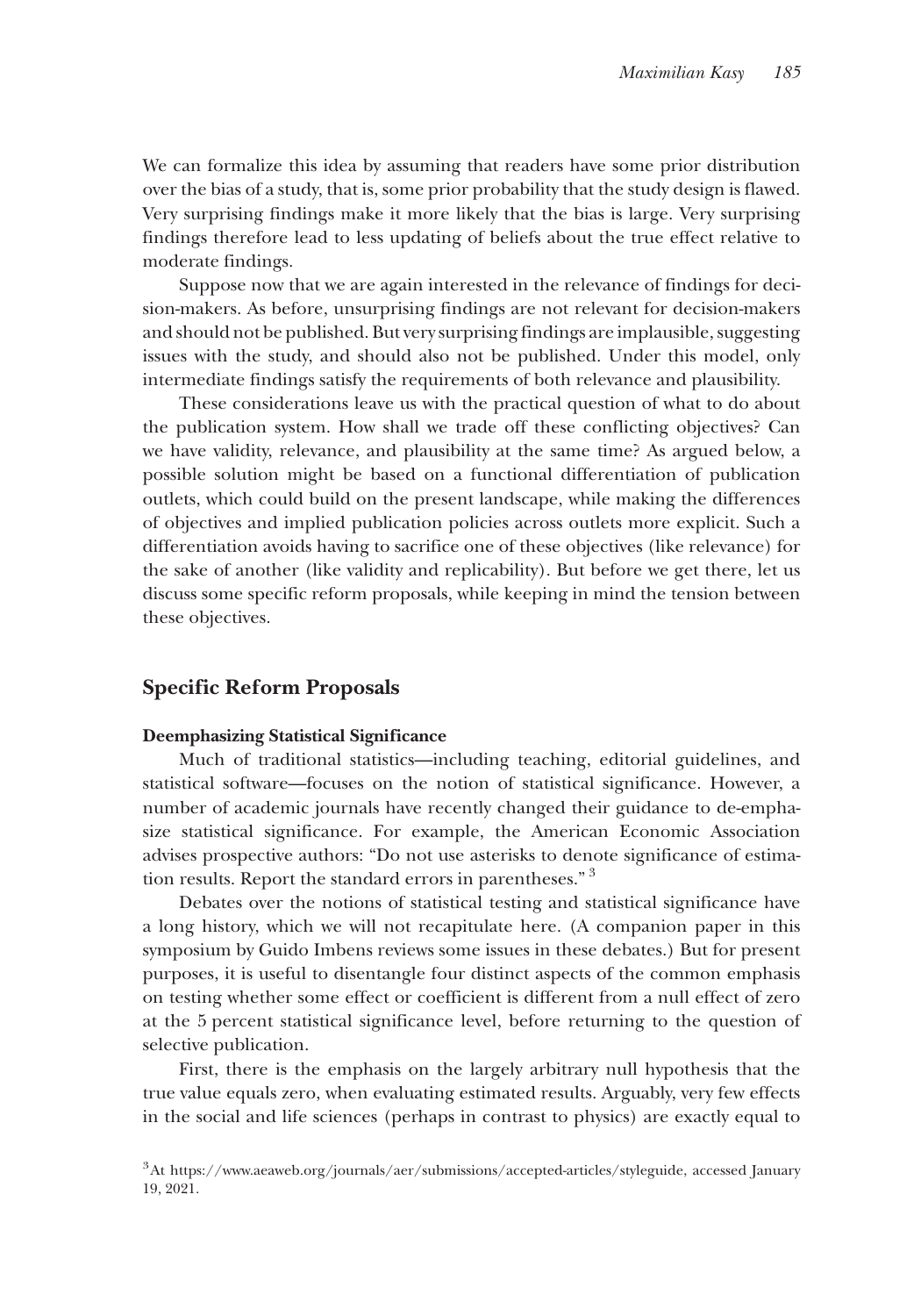zero. For this reason, rejecting the null hypothesis of zero is thus largely a matter of sample size in most applications; with large enough samples, the null hypothesis will always be rejected, because it is wrong. Switching the emphasis of teaching and publishing from significance tests to confidence sets allows us to move away from the focus on this arbitrary value, while maintaining an easily communicable measure of statistical precision.

Second, the 5 percent cutoff for statistical significance is arbitrary, and there is little reason to assume that this cutoff provides a good tradeoff between size and power, that is, between type I errors and type II errors. Reporting point estimates and standard errors, as per the AEA guidelines, provides a resolution to this issue. Point estimates and standard errors are sufficient statistics for the parameter of interest under conventional normal approximations, so that all the relevant information is communicated. In practice, of course, readers trained to think in terms of significance testing might still calculate a test (in their head), comparing estimates to twice their standard error, thus undoing the effect of the reformed reporting standards.

Third, statistical testing imposes a binary interpretation of the data. Empirical research is often discussed in terms of whether the authors "found an effect of X on Y" or not. This is a very coarse representation of data that are usually quite complex. Nothing prevents, in principle, less coarse representations, such as point estimates and standard errors, except perhaps that the latter are harder to summarize or remember. However, the fact that such coarse representations are popular seems to point to attention constraints, which provide one of the motivations for optimal selection rules as discussed in Frankel and Kasy (forthcoming) and in related work by Andrews and Shapiro (2019). Statistical recommendations should take such attention constraints into account.

Fourth, the focus on statistical significance is a major factor driving selective publication, motivated by the notion that effects that are significantly different from zero are somehow more interesting than those that are not. Selection on significance bears some resemblance to selection on surprisingness, which matters for relevance or learning objectives (as discussed above). But neither selection centered at zero nor selection at the 5 percent significance cutoff are optimal for relevance, and they lead to distortions of inference. Selection based on significance should thus be avoided.

Motivated by the observation that very few effects in economics are exactly equal to zero and more generally that few theories can be assumed to hold exactly, Fessler and Kasy (2019) propose an alternative use of economic theory in empirical research that does not involve conventional statistical testing. Instead, we suggest a framework for the construction of estimators which perform particularly well when the empirical implications of a theory under consideration are approximately correct. Our proposed estimators "shrink" empirical findings towards the predictions of a theory. As an example, we might shrink estimated demand functions toward the theoretical prediction that compensated own-price elasticities of demand are negative. By choosing the amount of shrinkage in a data-dependent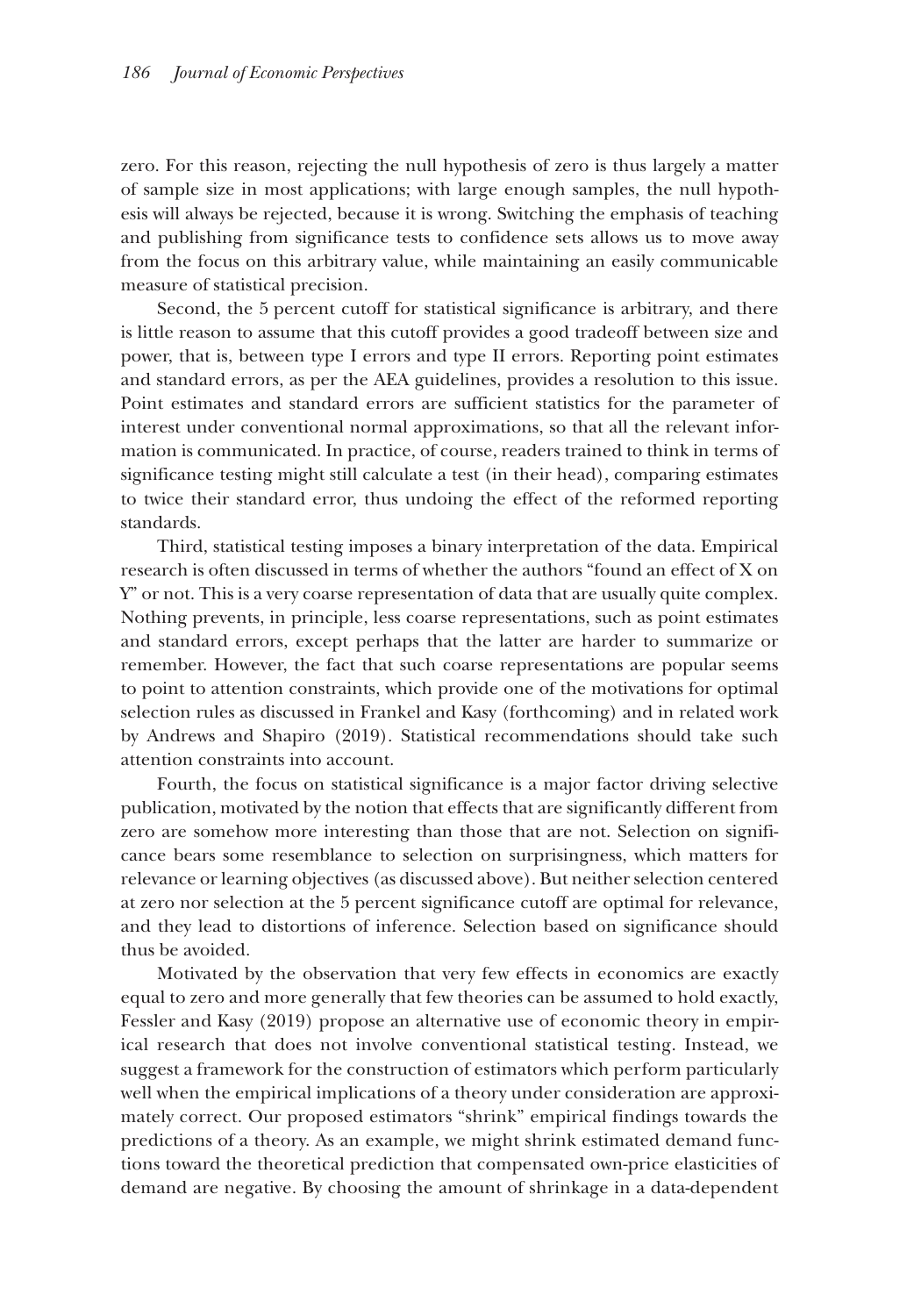manner, we can construct estimators that perform uniformly well and have large gains in performance when the theoretical predictions are approximately correct.

#### **Pre-analysis Plans**

Pre-analysis plans have increasingly become a precondition for the publication of experimental research in economics, for both field experiments and lab experiments. Historically, economics first imported randomized controlled trials as a method of choice from clinical research, and then a few years later again followed clinical research (for comparison, see the guidelines from the Food and Drug Administration 1998) in an emphasis on pre-analysis plans. This change in methodological norms has not gone uncontested; for a discussion of the costs and benefits of pre-analysis plans in experimental economics, see Coffman and Niederle (2015) and Olken (2015) in this journal, as well as Banerjee et al. (2020).

In their ideal form, pre-analysis plans specify a full mapping from data to what statistics will be reported. In practice, however, pre-analysis plans often do not specify a full mapping from data to reported results, but instead constrain the analysis and the results to be reported. By tying the researcher's hands, pre-analysis plans prevent the researcher from cherry-picking which results to report. They might thus provide a remedy for the distortions introduced by unacknowledged multiple hypothesis testing. Pre-analysis plans arguably play the same role to frequentist notions of bias and size control as randomized controlled trials play to causality—they are necessary for the very definition of these notions.<sup>4</sup>

In ongoing research (Kasy and Spiess 2021), we take a slightly different perspective. Rather than motivating pre-analysis plans in terms of frequentist hypothesis testing, we propose to model statistical inference as a mechanism design problem. To motivate this approach, note that in pure statistical decision theory there is no need for pre-analysis plans. Rational decision-makers have consistent preferences over time, and thus, no need for the commitment device that is provided by a preanalysis plan. The situation is different, however, when there are multiple agents with conflicting interests. As an example, consider the conflict of interest between pharmaceutical companies that want to sell drugs and the Food and Drug Administration that wants to protect patient health. Another example would be researchers who want to get published (in order to get tenure) and readers of research who want to learn the truth about economic phenomena.

The mechanism design approach proposed in Kasy and Spiess (2021) takes the perspective of a reader of empirical research who wants to implement a statistical decision rule. Not all rules are implementable, however, when researchers have divergent interests and private information. We characterize implementable rules under these constraints and consider the problem of finding optimal statistical decision rules subject to implementability. In such models, there is a role for

<sup>4</sup>Andrew Gelman makes this point succinctly in https://statmodeling.stat.columbia.edu/2017/03/09/ preregistration-like-random-sampling-controlled-experimentation/.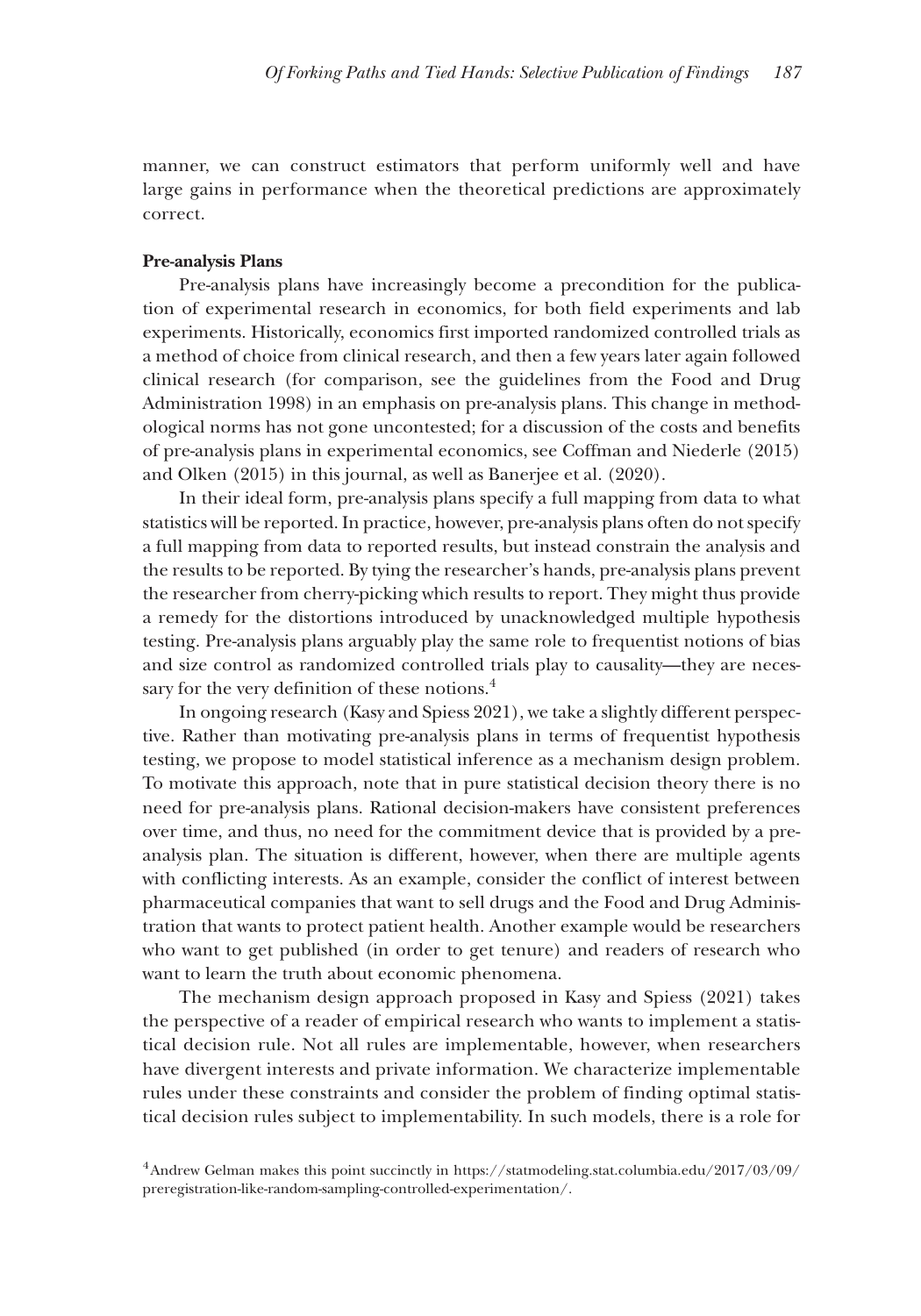pre-analysis plans under some conditions. In particular, if researchers have many choices (degrees of freedom) for their analysis—there are many forking paths and if communication costs are high (there is a lot of private information), then pre-analysis plans can improve the welfare (statistical risk) of readers. If, on the other hand, researchers face a smaller number of choices and private information is limited, the reader might be better off without requiring a pre-analysis plan.

#### **Pre-results Journal Review**

Pre-analysis plans, at least in theory, eliminate selective reporting of findings by researchers themselves. But they do not eliminate selective publication of findings by journals. In an attempt at eliminating the latter, some outlets such as the *Journal of Development Economics* now allow for submission of "registered reports," where studies are approved for publication based on a pre-results review.<sup>5</sup>

Pre-results review is the policy that most fully implements publication decisions that do not depend on findings but possibly depend on the sample size, question, method, and so on. Such independence of publication from findings is required if our goal is validity of conventional inference. However, such independence is not necessarily desirable if our objective also includes other criteria, such as relevance and plausibility.

#### **Journals for Null Results and Replication Studies**

Another recent set of innovations in the publication system are journals dedicated explicitly to null results or to replication studies. Such journals are made possible, in particular, by the reductions in publication cost that come with onlineonly publication. Economics, for instance, has the *Series of Unsurprising Results in Economics*. Such an outlet, focused on unsurprising or insignificant findings, has a useful role to play in a functionally differentiated publication system. It provides a completion of the record of published findings that can serve as an input for meta-studies and related exercises. There is also the *International Journal for ReViews*  in Empirical Economics (IREE), a journal focused on replication studies.<sup>6</sup> Again, replications—with the key caveat of being published independent of findings—can provide a useful addition to a differentiated publication system.

Among other roles, such replications allow for a credible assessment of the selectivity of published findings in some subfield, using for instance the methods of Andrews and Kasy (2019). Extrapolation of estimated selectivity to other findings in the same field then allows for bias corrections in the interpretation of these findings. In addition to allowing us to assess selectivity, replications might also shed light on effect heterogeneity not captured by standard errors, thus providing insight into the external validity of published estimates.

<sup>5</sup>For instance, see https://www.elsevier.com/\_\_data/promis\_misc/JDE\_RR\_Author\_Guidelines.pdf, accessed January 19, 2021.

<sup>6</sup>For instance, see https://www.iree.eu/aims-and-scope, accessed January 19, 2021.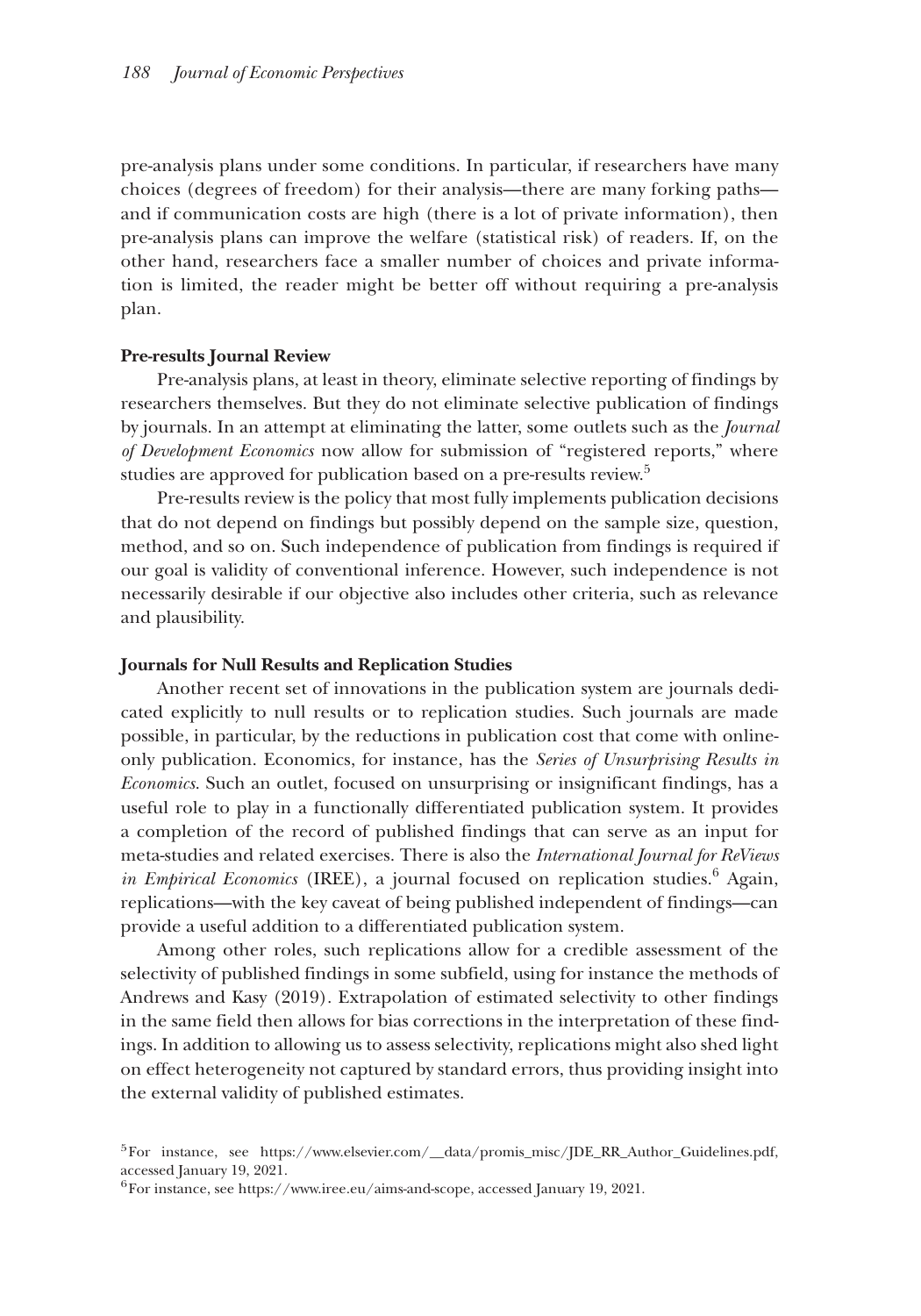#### **Achieving Multiple Objectives in a Functionally Dif Differentiated Publication System ferentiated**

Above, we have argued that alternative objectives—relevance for decisionmakers, statistical validity, plausibility of published findings—can lead to conflicting recommendations for reforms of the publication system. However, we might reconcile these objectives by striving for a functional differentiation of publication outlets. The following provides a sketch of such a landscape.

There might be a set of top outlets focused on publishing surprising ("relevant") findings, subject to careful quality vetting by referees. These outlets would have the role of communicating relevant findings to attention-constrained readers (researchers and decision-makers). A key feature of these outlets would be that their results are biased by virtue of being selected based on surprisingness. In fact, this is likely to be true for prominent outlets today, as well. Readers should be aware that this is the case: "Don't take findings published in top outlets at face value."

There might then be another wider set of outlets that are not supposed to select on findings but have similar quality vetting as the top outlets, thus focusing on validity and replicability. For experimental studies, pre-analysis plans and registered reports (results-blind review) might serve as institutional safeguards to ensure the absence of selectivity by both researchers and journals. Journals that explicitly invite submission of "null results" might be an important part of this tier of outlets. This wider set of outlets would serve as a repository of available vetted research and would not be subject to the biases induced by the selectivity of top outlets. Hiring and promotion decisions should take care to give similar weight to this wider set of publications as to top publications, so as to minimize the incentives for researchers to distort findings, whether by *p*-hacking or other means.

To make the findings from this wider set of publications available to attentionconstrained decision-makers, systematic efforts at aggregating findings in review articles and meta-studies by independent researchers would be of great value (Vivalt 2019; Meager 2019). Lastly, systematic replication studies can serve as a corrective for the biases of top publications and as a further safeguard to check for the presence of selectivity among non-top publications.

## **Summary and Conclusion**

Published research is selected through a process that includes both researchers and journals, so that consumers of such research cannot, in general, assume that reported estimates are unbiased, either in their point estimates or their confidence intervals. In this essay, I have argued that conventional methods to detect publication bias have their limitations, but we can identify and estimate the form and magnitude of selection, using either replication studies or meta-studies. I have further argued that replicability and validity of inference should not be our only goal and reform efforts focused on this goal alone are misguided. However, there is a fundamental tension between alternative objectives such as validity, relevance, plausibility, and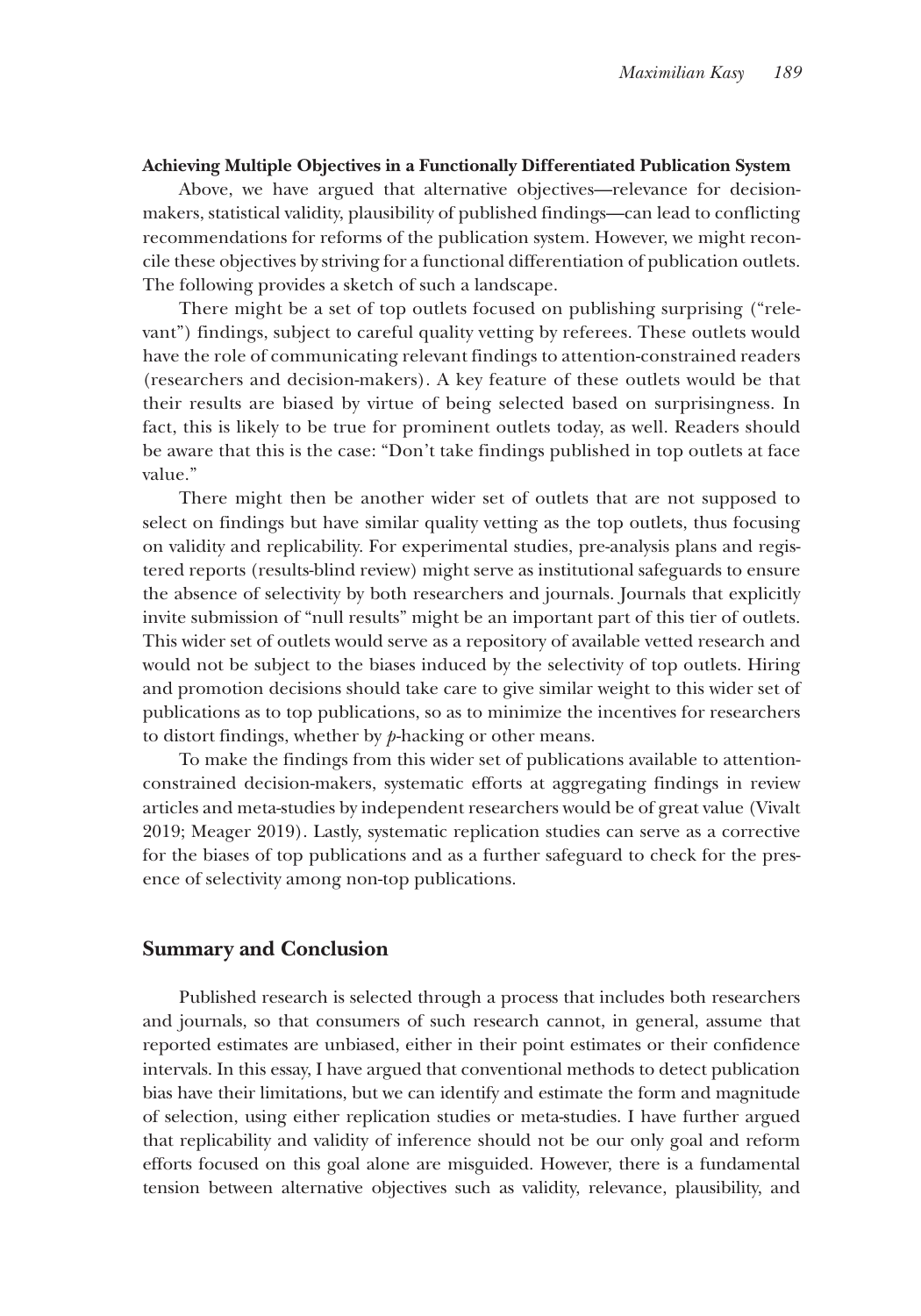replicability. One approach to resolving this tension, at least partially, is to build a functionally differentiated publication system.

Let us conclude by taking a step back to consider what the debates around replicability and selective publication imply for the foundations of statistics. One of the main foundations of statistics is statistical decision theory. The activity of statistics as conceived by decision theory is a rather solitary affair. There is just the researcher and the data, and the researcher has to make some decision based on the data: estimate a parameter, test a hypothesis, and so on. This perspective can be extremely useful. It forces us to be explicit about our objective, the action space, and what prior information we wish to incorporate (for example, in terms of the statistical model chosen, or in terms of a Bayesian prior, or in terms of a set of parameters for which we wish to control worst-case risk). The decision-theory perspective makes explicit the tradeoffs involved in the choice of any statistical procedure.

But this decision-theory perspective also has severe limitations, as evidenced by the discussions around *p*-hacking, publication bias, and pre-analysis plans. It is hard to make sense of these discussions from the vantage point of decision theory. For instance, why don't we simply communicate all the data to the readers of research? If we took decision theory literally, that would be optimal. After all, communicating all the data avoids any issues of selection as well as any waste of information. In practice, as consumers of research, we of course do prefer to read summaries of findings ("X has a big effect on Y, when W holds"), rather than staring at large unprocessed datasets. There is a role for researchers who carefully construct such summaries for readers. But it is hard to make sense of such a role for researchers unless we think of statistics as communication and unless there is some constraint on the attention or time or information-processing capacity of readers.

Relatedly, what is the point of pre-analysis plans? Their purpose is often discussed in terms of the "garden of forking paths" of specification searching. But taking the perspective of decision theory literally again, there is no obvious role for publicly committing to a pre-analysis plan in order to resolve this issue. Researchers might just communicate how they mapped data to statistics at the time of publication. To rationalize publicly registered pre-analysis plans, we again need to consider the social dimension of research; in ongoing work (Kasy and Spiess 2021) we do so through the lens of mechanism design.

These examples illustrate that statistics (and empirical research more generally) is a social endeavor, involving different researchers, journal editors and referees, readers, policymakers, and others. Taking this social dimension seriously suggests a perspective on statistics where the task of empirical researchers is to provide useful summaries of complex data to their readers in order to promote some form of collective learning. This task is subject to costs of time and attention of researchers, referees, and readers as well as constraints on social learning in terms of limited information, strategic behavior, the social norms of research, and other factors. Elaborating this perspective in which statistics gives normative recommendations for empirical practice, while taking social constraints into account, is an exciting